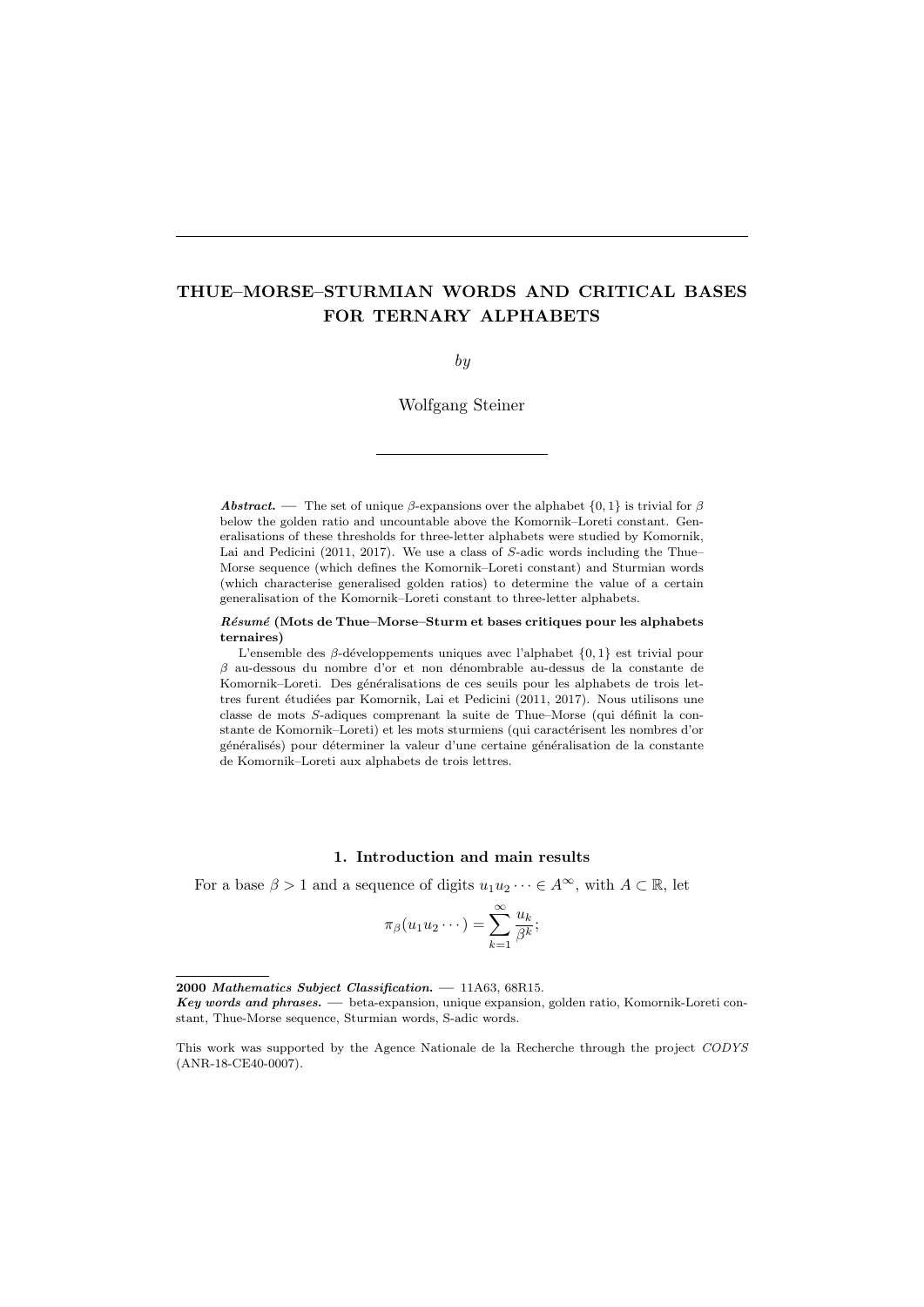we say that  $u_1u_2\cdots$  is a  $\beta$ -expansion of this number. This paper deals with *unique*  $\beta$ -expansions over A, that is with

$$
U_{\beta}(A) = \{ \mathbf{u} \in A^{\infty} : \pi_{\beta}(\mathbf{u}) \neq \pi_{\beta}(\mathbf{v}) \text{ for all } \mathbf{v} \in A^{\infty} \setminus \{\mathbf{u}\} \}.
$$

We know from [[DK93](#page-11-0)] that  $U_\beta(\{0,1\})$  is trivial if and only if  $\beta \leq \frac{1+\sqrt{5}}{2}$ , where trivial means that  $U_\beta({0, 1}) = {\overline{0}, \overline{1}}, \overline{a}$  being the infinite repetition of a. Therefore,

$$
\mathcal{G}(A) = \inf \{ \beta > 1 : |U_{\beta}(A)| > 2 \}
$$

is called *generalised golden ratio* of A. By [[GS01](#page-11-1)], the set  $U_\beta({0, 1})$  is uncountable if and only if  $\beta$  is larger than or equal to the Komornik–Loreti constant  $\beta_{KL} \approx 1.787$ ; we call

$$
\mathcal{K}(A) = \inf \{ \beta > 1 : U_{\beta}(A) \text{ is uncountable} \}
$$

generalised Komornik–Loreti constant of A. (We can replace uncountable throughout the paper by has the cardinality of the continuum.) The precise structure of  $U_\beta({0, 1})$ was described in [**[KKL17](#page-12-0)**]. For integers  $M \geq 2$ ,  $\mathcal{G}(\{0, 1, ..., M\})$  was determined by [[Bak14](#page-11-2)], and  $U_\beta(\{0, 1, ..., M\})$  was described in [[KLLdV17,](#page-12-1) [ABBK19](#page-11-3)].

For  $x, y \in \mathbb{R}, x \neq 0$ , we have  $(xu_1 + y_1)(xu_2 + y_2) \cdots \in U_\beta(xA + y)$  if and only if  $u_1u_2\cdots\in U_\beta(A)$ , thus  $\mathcal{G}(xA+y)=\mathcal{G}(A)$  and  $\mathcal{K}(xA+y)=\mathcal{K}(A)$ . Hence, the only two-letter alphabet to consider is  $\{0,1\}$ . A three-letter alphabet  $\{a_1, a_2, a_3\}$  with  $a_1 < a_2 < a_3$  can be replaced by  $\{0, 1, \frac{a_3 - a_1}{a_2 - a_1}\}$  or  $\{0, 1, \frac{a_3 - a_1}{a_3 - a_2}\}$ . Since  $\frac{a_3 - a_1}{a_2 - a_1}$  and  $\frac{a_3 - a_1}{a_3 - a_2}$ are on opposite sides of 2 (or both equal to 2), we can restrict to alphabets  $\{0, 1, m\}$ ,  $m \in (1, 2]$ . Of course, it is also possible to restrict to  $m \geq 2$  as in [**[KLP11](#page-12-2)**] (note that the alphabet  $\{0, 1, m\}$  can be replaced by  $\{0, 1, \frac{m}{m-1}\}\)$ , but we find it easier to work with  $m \leq 2$ . We write

$$
U_{\beta}(m) = U_{\beta}(\{0, 1, m\}), \quad \mathcal{G}(m) = \mathcal{G}(\{0, 1, m\}), \quad \mathcal{K}(m) = \mathcal{K}(\{0, 1, m\}).
$$

It was established in [**[KLP11,](#page-12-2) [Lai11,](#page-12-3) [BS17](#page-11-4)**] that the generalised golden ratio  $\mathcal{G}(m)$ is given by mechanical words, i.e., Sturmian words and their periodic counterparts; in particular, we can restrict to sequences  $\mathbf{u} \in \{0,1\}^{\infty}$ . Calculating  $\mathcal{K}(m)$  seems to be much harder since this restriction is not possible. Therefore, we study

$$
\mathcal{L}(m) = \inf \{ \beta > 1 : U_{\beta}(m) \cap \{0,1\}^{\infty} \text{ is uncountable} \},
$$

following [[KP17](#page-12-4)], where this quantity was determined for certain intervals. We give a complete characterisation in Theorem [1](#page-2-0) below.

To this end, we use the substitutions (or morphisms)

$$
L: 0 \to 0,
$$
  
\n
$$
1 \to 01,
$$
  
\n
$$
M: 0 \to 01,
$$
  
\n
$$
1 \to 10,
$$
  
\n
$$
1 \to 1,
$$
  
\n
$$
1 \to 1,
$$

which act on finite and infinite words by  $\sigma(u_1u_2\cdots) = \sigma(u_1)\sigma(u_2)\cdots$ . The monoid generated by a set of substitutions  $S$  (with the usual product of substitutions) is denoted by  $S^*$ . An infinite word **u** is a *limit word* of a sequence of substitutions  $(\sigma_n)_{n\geq 1}$ (or an S-adic word if  $\sigma_n \in S$  for all  $n \geq 1$ ) if there is a sequence of words  $(\mathbf{u}^{(n)})_{n \geq 1}$ with  $\mathbf{u}^{(1)} = \mathbf{u}, \mathbf{u}^{(n)} = \sigma_n(\mathbf{u}^{(n+1)})$  for all  $n \geq 1$ . The sequence  $(\sigma_n)_{n \geq 1}$  is called primitive if for each  $k \geq 1$  there is an  $n \geq k$  such that both words  $\sigma_k \sigma_{k+1} \cdots \sigma_n(0)$ and  $\sigma_k \sigma_{k+1} \cdots \sigma_n(1)$  contain both letters 0 and 1. For  $S = \{L, M, R\}$ , this means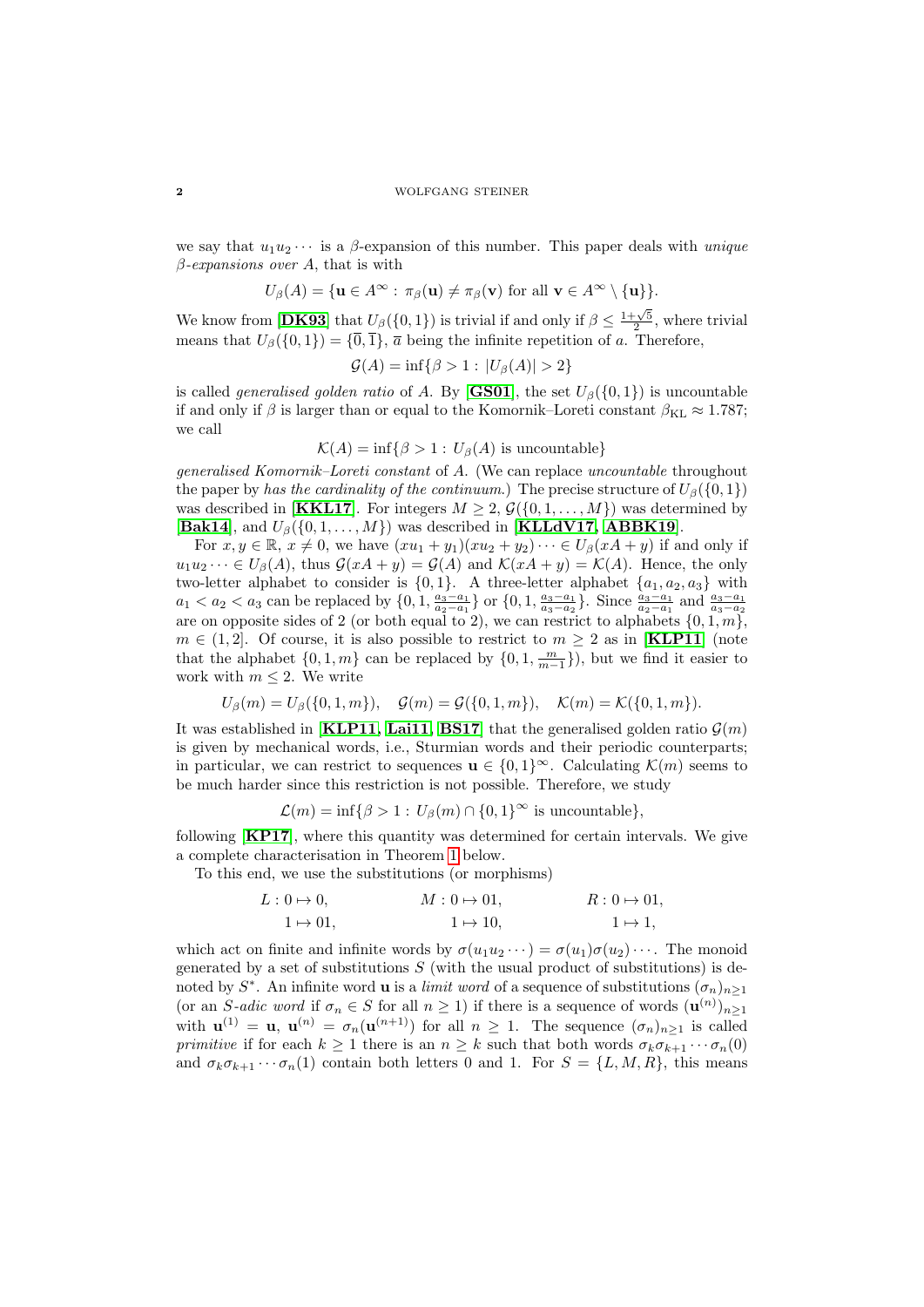that there is no  $k \geq 1$  such that  $\sigma_n = L$  for all  $n \geq k$  or  $\sigma_n = R$  for all  $n \geq k$ . Let  $S_S$  be the set of limit words of primitive sequences of substitutions in  $S^{\infty}$ . Then  $\mathcal{S}_{\{L,R\}}$  consists of *Sturmian words*, and  $\mathcal{S}_{\{M\}}$  consists of the *Thue-Morse word* 0u = 0110100110010110  $\cdots$ , which defines the Komornik–Loreti constant by  $\pi_{\beta_{\text{KL}}}(\mathbf{u}) = 1$ , and its reflection by  $0 \leftrightarrow 1$ . We call the elements of  $\mathcal{S}_{\{L,M,R\}}$ , which to our knowledge have not been studied yet, *Thue–Morse–Sturmian words*. For details on S-adic and other words, we refer to [[Lot02,](#page-12-5) [BD14](#page-11-5)].

For  $\mathbf{u} \in \{0,1\}^{\infty}$  and  $m \in (1,2]$ , define  $f_{\mathbf{u}}(m)$  (if  $\mathbf{u}$  contains at least two ones) and  $g_{\mathbf{u}}(m)$  as the unique positive solutions of

$$
f_{\mathbf{u}}(m) \pi_{f_{\mathbf{u}}(m)}(\sup O(\mathbf{u})) = m \quad \text{and} \quad (g_{\mathbf{u}}(m) - 1)(1 + \pi_{g_{\mathbf{u}}(m)}(\inf O(\mathbf{u}))) = m
$$

respectively, where  $O(u_1u_2\cdots) = \{u_ku_{k+1}\cdots : k\geq 1\}$  denotes the shift orbit and infinite words are ordered by the *lexicographic order*. For the existence and monotonicity properties of  $f_{\bf{u}}(m)$  and  $g_{\bf{u}}(m)$ , see [[BS17](#page-11-4), Lemmas 3.11 and 3.12] and Lemma [1](#page-4-0) below. We define  $\mu_{\mathbf{u}}$  by

$$
f_{\mathbf{u}}(\mu_{\mathbf{u}}) = g_{\mathbf{u}}(\mu_{\mathbf{u}}),
$$

i.e.,  $f_{\mathbf{u}}(\mu_{\mathbf{u}}) = g_{\mathbf{u}}(\mu_{\mathbf{u}}) = \beta$  with  $\beta \pi_{\beta}(\sup O(\mathbf{u})) = (\beta - 1)(1 + \pi_{\beta}(\inf O(\mathbf{u}))).$ 

The main result of [[KLP11](#page-12-2)] on generalised golden ratios of three-letter alphabets can be written as

$$
\mathcal{G}(m) = \begin{cases} f_{\sigma(\overline{0})}(m) & \text{if } m \in [\mu_{\sigma(1\overline{0})}, \mu_{\sigma(\overline{0})}], \sigma \in \{L, R\}^* M, \\ g_{\sigma(\overline{0})}(m) & \text{if } m \in [\mu_{\sigma(\overline{0})}, \mu_{\sigma(0\overline{1})}], \sigma \in \{L, R\}^* M, \\ f_{\overline{1}}(m) & \text{if } m \in [\mu_{0\overline{1}}, 2], \\ 1 + \sqrt{m} & \text{if } m = \mu_{\mathbf{u}}, \mathbf{u} \in \mathcal{S}_{\{L, R\}}; \end{cases}
$$

cf. [[BS17](#page-11-4), Proposition 3.18], where substitutions  $\tau_h = L^h R$  are used and  $f, g, \mu, \mathcal{S}$  are defined slightly differently. Our main theorem looks similar, but we need  $\{L, M, R\}$ instead of  $\{L, R\}$ , and the roles of f and q are exchanged.

<span id="page-2-0"></span>**Theorem 1.** — The function  $\mathcal{L}(m) = \inf \{ \beta > 1 : U_\beta(m) \cap \{0,1\}^\infty \text{ is uncountable} \}$ is given for  $1 < m \leq 2$  by

$$
\mathcal{L}(m) = \begin{cases} g_{\sigma(1\overline{0})}(m) & \text{if } m \in [\mu_{\sigma(1\overline{0})}, \mu_{\sigma(01\overline{0})}], \sigma \in \{L,M,R\}^*M, \\ f_{\sigma(0\overline{1})}(m) & \text{if } m \in [\mu_{\sigma(10\overline{1})}, \mu_{\sigma(0\overline{1})}], \sigma \in \{L,M,R\}^*M, \\ g_{0\overline{1}}(m) & \text{if } m \in [\mu_{0\overline{1}},2], \\ f_{\mathbf{u}}(m) & \text{if } m = \mu_{\mathbf{u}}, \, \mathbf{u} \in \mathcal{S}_{\{L,M,R\}}. \end{cases}
$$

The Hausdorff dimension of  $\pi_{\beta}(U_{\beta}(m))$  is positive for all  $\beta > \mathcal{L}(m)$ .

The graphs of  $\mathcal{G}(m)$  and  $\mathcal{L}(m)$  are drawn in Figure [1.](#page-3-0) For example,  $\sigma = M$  gives

$$
\mathcal{L}(m) = \begin{cases} g_{0\overline{0}\overline{1}}(m) & \text{if } m \in [\mu_{0\overline{0}\overline{1}}, \mu_{110\overline{0}\overline{1}}] \approx [1.281972, 1.46811], \\ f_{1\overline{10}}(m) & \text{if } m \in [\mu_{001\overline{10}}, \mu_{1\overline{10}}] \approx [1.516574, 1.55496]. \end{cases}
$$

Taking  $\sigma = M^2$ , we have  $\sigma(0) = 0110$ ,  $\sigma(1) = 1001$ , and

$$
\mathcal{L}(m) = \begin{cases} g_{001\overline{0110}}(m) & \text{if } m \in [\mu_{001\overline{0110}}, \mu_{1101001\overline{0110}}] \approx [1.47571, 1.503114], \\ f_{110\overline{1001}}(m) & \text{if } m \in [\mu_{001011\overline{0101}}, \mu_{110\overline{1001}}] \approx [1.504152, 1.509304]. \end{cases}
$$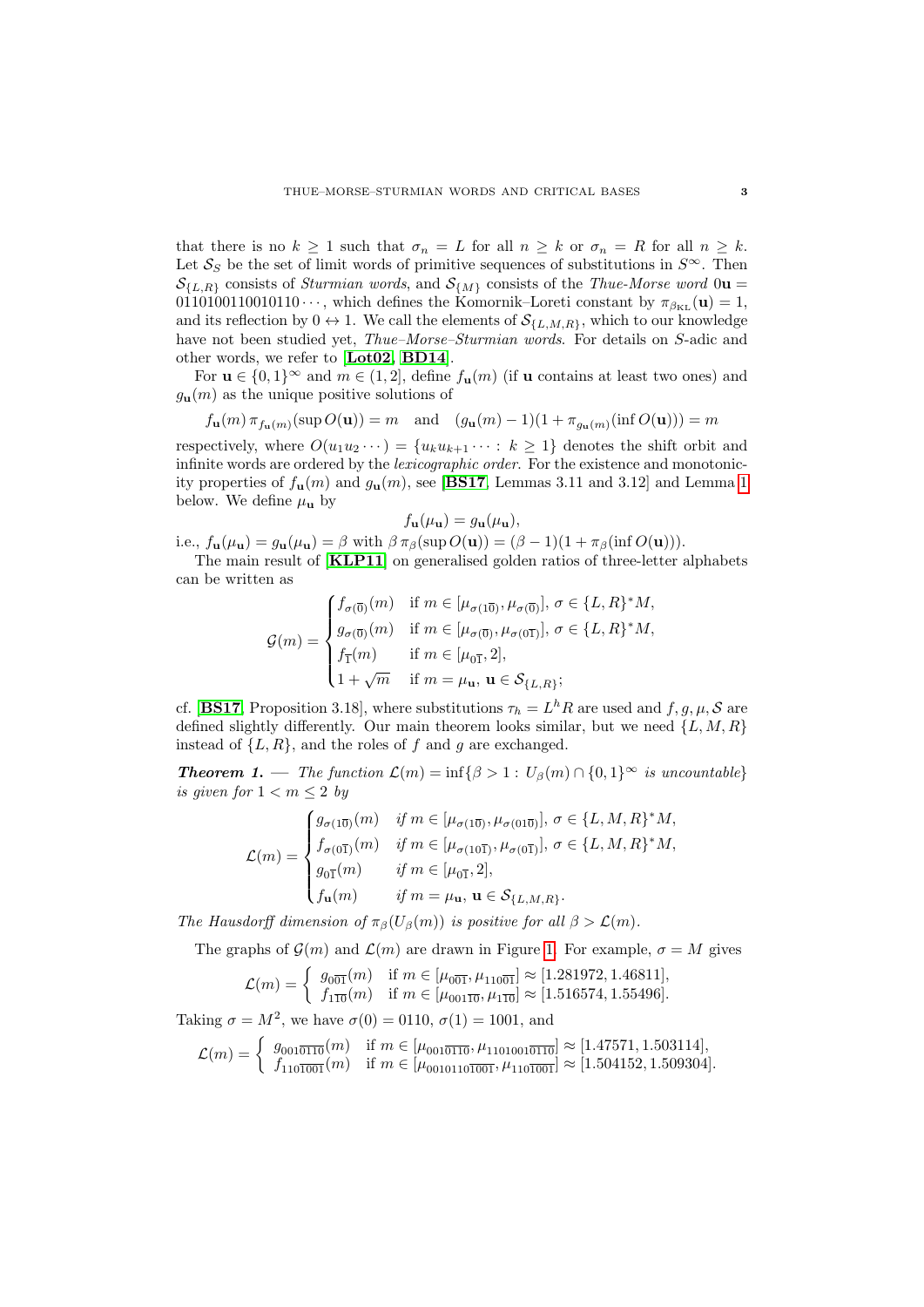Subintervals of the first three intervals were also given by [[KP17](#page-12-4)].



<span id="page-3-0"></span>FIGURE 1. The critical bases  $\mathcal{G}(m)$  (below  $1+\sqrt{m}$ , blue) and  $\mathcal{L}(m)$  (above  $1 + \sqrt{m}$ , red).

By [[KLP11,](#page-12-2) [KP17](#page-12-4)], we have, for all  $m \in (1, 2]$ ,

$$
2 \le \mathcal{G}(m) \le 1 + \sqrt{m} \le \mathcal{K}(m) \le \mathcal{L}(m) \le g_{10}(m) = 1 + m,
$$

with  $\mathcal{G}(m) = \mathcal{L}(m)$  if and only if  $m \in {\mu_{\sigma(1\overline{0})}, \mu_{\sigma(0\overline{1})}}$ ,  $\sigma \in {\Lbrack}L, R^*M$ , or  $m = \mu_{\mathbf{u}},$  $u \in \mathcal{S}_{\{L,R\}}$ . Besides those m, we only know the value of  $\mathcal{K}(m)$  for  $m = 2$  from [[KL02](#page-12-6)]:  $\pi_{\mathcal{K}(2)}(2102012101202102 \cdots) = 1$ , thus  $\mathcal{K}(2) \approx 2.536 < \frac{3+\sqrt{5}}{2} = \mathcal{L}(2)$ . The functions  $\mathcal{G}(m)$ ,  $\mathcal{K}(m)$  and  $\mathcal{L}(m)$  are continuous for  $m > 1$  by [[KLP11,](#page-12-2) [KP17](#page-12-4)]; at least for the generalised golden ratio, this also holds for larger alphabets by [[BS17](#page-11-4)].

# 2. Proof of the main theorem

We first prove that  $f_{\mathbf{u}}(m)$ ,  $g_{\mathbf{u}}(m)$  and  $\mu_{\mathbf{u}}$  are well defined, and we determine monotonicity properties. For convenience, we write  $\inf(u)$  for  $\inf O(u)$  and  $\sup(u)$ for  $\sup O(\mathbf{u})$  in the following.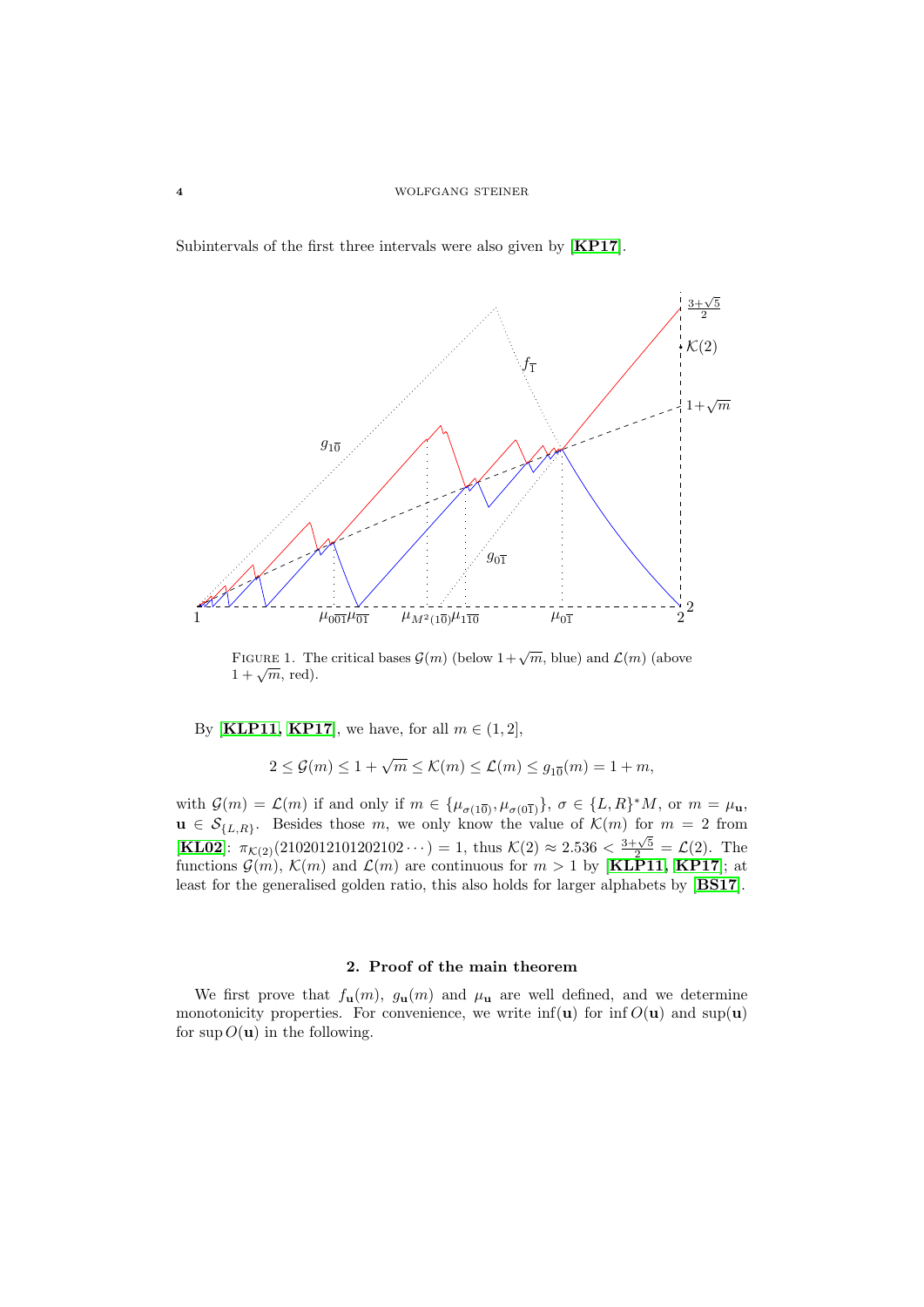<span id="page-4-0"></span>**Lemma 1.** — Let  $m \in (1, 2]$ ,  $\mathbf{u}, \mathbf{u}' \in \{0, 1\}^{\infty}$ . Then  $g_{\mathbf{u}}(m)$  is well defined. If  $\mathbf{u}$ contains at least two ones, then  $f_{\mathbf{u}}(m)$  and  $\mu_{\mathbf{u}}$  are well defined, and we have

$$
\max(f_{\mathbf{u}}(m), g_{\mathbf{u}}(m)) \ge 2,
$$
  
\n
$$
\beta > 1, \ \beta \pi_{\beta}(\sup(\mathbf{u})) < m \quad \text{if and only if} \quad \beta > f_{\mathbf{u}}(m),
$$
  
\n
$$
\beta > 1, \ (\beta - 1)(1 + \pi_{\beta}(\inf(\mathbf{u})) > m \quad \text{if and only if} \quad \beta > g_{\mathbf{u}}(m),
$$
  
\n
$$
f_{\mathbf{u}}(m) > f_{\mathbf{u}}(m') \quad \text{and} \quad g_{\mathbf{u}}(m) < g_{\mathbf{u}}(m') \quad \text{if } m < m',
$$
  
\n
$$
f_{\mathbf{u}}(m) < f_{\mathbf{u}'}(m) \quad \text{if } \sup(\mathbf{u}) < \sup(\mathbf{u}') \text{ and } f_{\mathbf{u}}(m) \ge 2,
$$
  
\n
$$
g_{\mathbf{u}}(m) > g_{\mathbf{u}'}(m) \quad \text{if } \inf(\mathbf{u}) < \inf(\mathbf{u}') \text{ and } g_{\mathbf{u}'}(m) \ge 2.
$$

Proof. — Set  $h_{\mathbf{v}}(x,m) = x\pi_x(\mathbf{v}) - m$  with  $\mathbf{v} = \sup(\mathbf{u})$ . Then  $h_{\mathbf{v}}(x,m)$  is strictly decreasing in x (for  $x > 1$ ) and m. If **u** contains at least two ones, then **v** also contains at least two ones, thus  $\lim_{x\to 1} h_{\mathbf{v}}(x,m) \geq 2 - m$  and  $\lim_{x\to\infty} h_{\mathbf{v}}(x,m) = 1 - m$ . Therefore, there is, for each  $m \in (1, 2]$ , a unique  $x_{m, \mathbf{v}} \ge 1$  such that  $h_{\mathbf{v}}(x_{m, \mathbf{v}}, m) = 0$ , i.e.,  $f_{\mathbf{u}}(m) = x_{m,\mathbf{v}}$ , and we have  $\beta \pi_{\beta}(\sup(\mathbf{u})) < m$  for  $\beta > 1$  if and only if  $\beta > f_{\mathbf{u}}(m)$ . If  $m < m'$ , then we have  $x_{m,\mathbf{v}} > x_{m',\mathbf{v}}$ , thus  $f_{\mathbf{u}}(m) > f_{\mathbf{u}}(m')$ . If  $\mathbf{v} < \mathbf{v}'$  and  $x \geq 2$ , then we have  $h_{\mathbf{v}}(x,m) < h_{\mathbf{v}'}(x,m)$ , thus  $x_{m,\mathbf{v}} < x_{m,\mathbf{v}'}$  if  $x_{m,\mathbf{v}} \geq 2$ , hence  $f_{\mathbf{u}}(m) < f_{\mathbf{u}'}(m)$  if  $\sup(\mathbf{u}) < \sup(\mathbf{u}')$  and  $f_{\mathbf{u}}(m) \geq 2$ .

Let now  $h_{\mathbf{v}}(x,m) = \frac{m}{x-1} - \pi_x(\mathbf{v}) - 1$  with  $\mathbf{v} = \inf(\mathbf{u})$ . Since  $\frac{m}{x-1} = \pi_x(\overline{m})$ ,  $h_{\mathbf{v}}(x,m)$ is strictly decreasing in x (for  $x > 1$ ) and strictly increasing in m. Again, there is, for each  $m \in (1,2]$ , a unique  $x_{m,\mathbf{v}} > 1$  such that  $h_{\mathbf{v}}(x_{m,\mathbf{v}}, m) = 0$ , i.e.,  $g_{\mathbf{u}}(m) = x_{m,\mathbf{v}}$ . We have  $h_{\mathbf{v}}(x,m) < 0$  for  $x > 1$  if and only if  $x > x_{m,\mathbf{v}}, x_{m,\mathbf{v}} < x_{m',\mathbf{v}}$  if  $m < m'$ , and  $h_{\mathbf{v}}(x,m) > h_{\mathbf{v}'}(x,m)$  if  $\mathbf{v} < \mathbf{v}'$ ,  $x \geq 2$ , thus  $x_{m,\mathbf{v}} > x_{m,\mathbf{v}'}$  if  $x_{m,\mathbf{v}'} \geq 2$ . This proves the monotonicity properties of g.

Since  $f_{\mathbf{u}}(m)$  is strictly decreasing,  $g_{\mathbf{u}}(m)$  is strictly increasing,  $\lim_{m\to 1} f_{\mathbf{u}}(m) = \infty$ ,  $f_{\mathbf{u}}(2) \leq 2$ , and  $g_{\mathbf{u}}(2) \geq 2$ , we have  $f_{\mathbf{u}}(m) = g_{\mathbf{u}}(m)$  for a unique  $m \in (1, 2]$ .

Let  $\beta = f_{\mathbf{u}}(\mu_{\mathbf{u}}) = g_{\mathbf{u}}(\mu_{\mathbf{u}})$ , i.e.,  $\beta \pi_{\beta}(\sup(\mathbf{u})) = (\beta - 1)(1 + \pi_{\beta}(\inf(\mathbf{u})))$ . We have  $\sup(u) > 1$  inf(u). If equality holds, then  $\beta = 2$ . Otherwise,  $\sup(u)$  starts with  $1v_1 \cdots v_{k-1}1$  and inf(**u**) starts with  $v_1 \cdots v_{k-1}0$  for some  $v_1 \cdots v_{k-1}$ ,  $k \ge 1$ . Then

$$
\beta \pi_{\beta}(\sup(\mathbf{u})) \geq 1 + \sum_{i=1}^{k-1} \frac{v_i}{\beta^i} + \frac{1}{\beta^k}, \ (\beta - 1)(1 + \pi_{\beta}(\inf(\mathbf{u}))) \leq (\beta - 1)\left(1 + \sum_{i=1}^{k-1} \frac{v_i}{\beta^i}\right) + \frac{1}{\beta^k},
$$

thus  $\beta > 2$ . By the monotonicity properties that are proved above, this implies that  $\max(f_{\bf u}(m), g_{\bf u}(m)) \ge 2$  for all  $m \in (1, 2]$ .  $\Box$ 

Next we establish relations between  $f_{\mathbf{u}}(m)$ ,  $g_{\mathbf{u}}(m)$  and  $\mathbf{u} \in U_{\beta}(m)$ .

<span id="page-4-1"></span>**Lemma 2.** — Let  $m \in (1, 2], \beta \in (1, 1 + m]$ . For  $\mathbf{u} \in \{0, 1\}^{\infty}$ , we have  $\mathbf{u} \in U_{\beta}(m)$ if and only if  $0\mathbf{u} \in U_\beta(m)$ . For  $\mathbf{u} \in 1\{0,1\}^\infty \setminus \{1\overline{0}\}$ ,  $\mathbf{u} \in U_\beta(m)$  implies that  $\beta \geq \max(f_{\mathbf{u}}(m), g_{\mathbf{u}}(m))$ , and  $\beta > \max(f_{\mathbf{u}}(m), g_{\mathbf{u}}(m))$  implies that  $\mathbf{u} \in U_{\beta}(m)$ .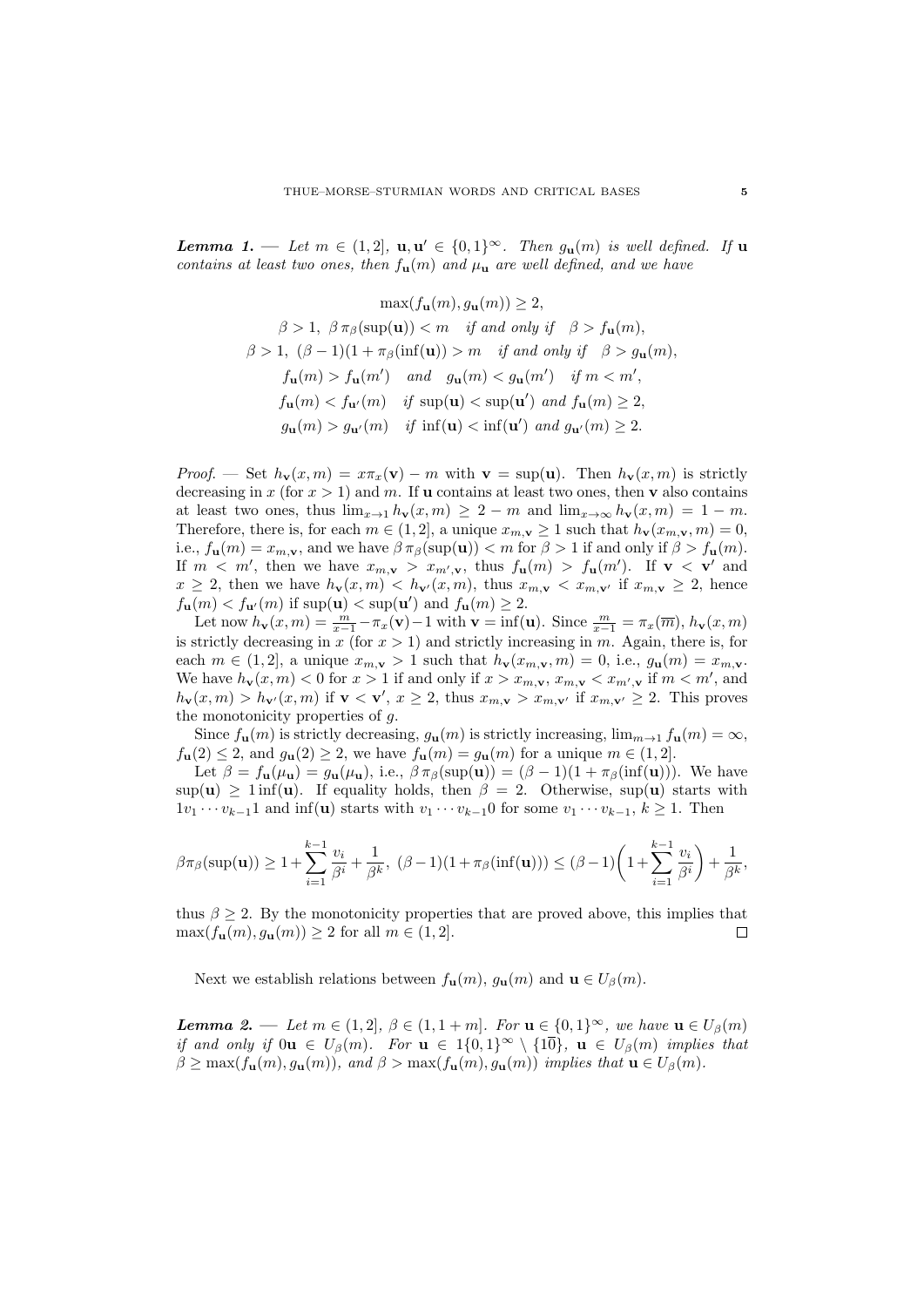

FIGURE 2. The branching  $\beta$ -transformation T for  $\beta = 9/4$ ,  $m = 3/2$ .

*Proof.* — For  $\beta \in (1, 1 + m], \mathbf{u} = u_1 u_2 \cdots \in \{0, 1, m\}^{\infty}, x \in [0, \frac{m}{\beta-1}],$  we have  $\pi_{\beta}(\mathbf{u}) = x$  if and only if  $u_k = d(T^{k-1}(x))$  for all  $k \geq 1$ , with the branching  $\beta$ transformation

$$
T: [0, \frac{m}{\beta-1}] \to [0, \frac{m}{\beta-1}], x \mapsto \beta x - d(x), d(x) = \begin{cases} 0 & \text{if } x < \frac{1}{\beta}, \\ 0 \text{ or } 1 & \text{if } \frac{1}{\beta} \leq x \leq \frac{m}{\beta(\beta-1)}, \\ 1 & \text{if } \frac{m}{\beta(\beta-1)} < x < \frac{m}{\beta}, \\ 1 \text{ or } m & \text{if } \frac{m}{\beta} \leq x \leq \frac{1}{\beta} + \frac{m}{\beta(\beta-1)}, \\ m & \text{if } x > \frac{1}{\beta} + \frac{m}{\beta(\beta-1)}, \end{cases}
$$

see Figure [2.](#page-4-1) We thus have

$$
\mathbf{u} \in U_{\beta}(m) \iff \pi_{\beta}(u_{k}u_{k+1}\cdots) \notin [\frac{1}{\beta}, \frac{m}{\beta(\beta-1)}] \cup [\frac{m}{\beta}, \frac{1}{\beta} + \frac{m}{\beta(\beta-1)}] \text{ for all } k \geq 1.
$$

For  $\mathbf{u} \in \{0,1\}^{\infty} \setminus \{\overline{0}\}\)$ , this means that  $\beta > 2$  and

 $\pi_{\beta}(u_k u_{k+1} \cdots) < \frac{m}{\beta}, \ \pi_{\beta}(u_{k+1} u_{k+2} \cdots) > \frac{m}{\beta-1} - 1$  for all  $k \ge 1$  such that  $u_k = 1$ ,

see [[BS17](#page-11-4), Lemma 3.9], i.e.,

$$
\beta \pi_{\beta}(\sup(\mathbf{u})) \le m \le (\beta - 1)(1 + \pi_{\beta}(\inf_1(\mathbf{u}))),
$$

where  $\inf_1(u_1u_2\cdots) = \inf\{u_{k+1}u_{k+2}\cdots : k \geq 1, u_k = 1\}$ , with strict equalities if the supremum and infimum are attained. This shows that  $\mathbf{u} \in U_{\beta}(m)$  if and only if  $0\mathbf{u} \in U_\beta(m)$ . Note that  $\inf_1(\mathbf{u}) \neq \inf(\mathbf{u})$  implies that  $\inf(\mathbf{u}) = \mathbf{u}$ , hence we have  $\inf_1(\mathbf{u}) = \inf(\mathbf{u})$  when **u** starts with 1. Then, by Lemma [1,](#page-4-0)  $\mathbf{u} \in U_\beta(m)$  implies that  $\beta \ge \max(f_{\mathbf{u}}(m), g_{\mathbf{u}}(m))$ , and  $\beta > \max(f_{\mathbf{u}}(m), g_{\mathbf{u}}(m))$  implies that  $\mathbf{u} \in U_{\beta}(m)$ .  $\Box$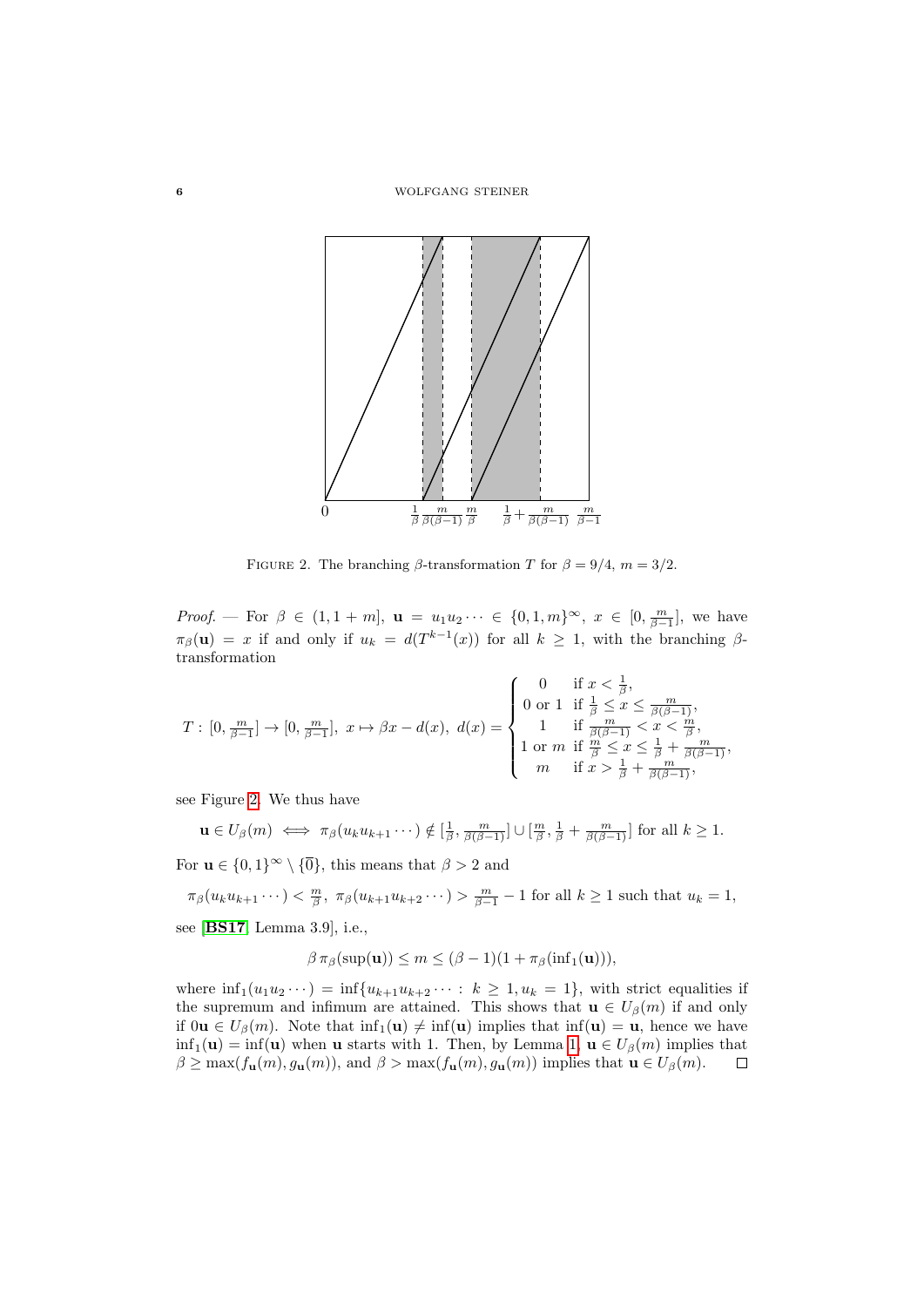To calculate  $f_{\mathbf{u}}(m)$  and  $g_{\mathbf{u}}(m)$ , it is crucial to determine inf(**u**) and sup(**u**). Similarly to  $\inf_1(u_1u_2\cdots) = \inf\{u_{k+1}u_{k+2}\cdots : k \geq 1, u_k = 1\}$ , set

$$
\sup\nolimits_0(u_1u_2\cdots) = \sup\{u_{k+1}u_{k+2}\cdots : k \ge 1, u_k = 0\}.
$$

<span id="page-6-0"></span>**Lemma 3.** — For all  $\mathbf{u} \in \{0,1\}^{\infty}$ , we have

$$
\inf(L(\mathbf{u})) = L(\inf(\mathbf{u})), \quad \inf(R(\mathbf{u})) = R(\inf(\mathbf{u})), \quad 0 \sup(L(\mathbf{u})) = L(\sup(\mathbf{u})).
$$

If  $\inf(\mathbf{u}) = \inf_1(\mathbf{u}), \text{ then } \inf(M(\mathbf{u})) = 0$  $M(\inf(\mathbf{u})).$  If  $\sup(\mathbf{u}) = \sup_0(\mathbf{u}), \text{ then}$ 

$$
\sup(R(\mathbf{u})) = 1R(\sup(\mathbf{u})), \quad \sup(M(\mathbf{u})) = 1M(\sup(\mathbf{u})).
$$

For each  $\sigma \in \{L, M, R\}^*$ , there is a suffix w of  $\sigma(1)$  such that  $\inf_1(\sigma(\mathbf{u})) =$  $\inf(\sigma(\mathbf{u})) = w\sigma(\inf(\mathbf{u}))$  for all  $\mathbf{u} \in \{0,1\}^{\infty}$  with  $\inf(\mathbf{u}) = \inf_1(\mathbf{u}).$ 

For each  $\sigma \in \{L, M, R\}^* M \cup \{L, M, R\}^* R$ , there is a suffix w of  $\sigma(0)$  such that  $\sup_0(\sigma(\mathbf{u})) = \sup(\sigma(\mathbf{u})) = w\sigma(\sup(\mathbf{u}))$  for all  $\mathbf{u} \in \{0,1\}^\infty$  with  $\sup(\mathbf{u}) = \sup_0(\mathbf{u})$ .

For each  $\sigma \in \{L, M, R\}^*$ , there is a prefix w of  $\sigma(\overline{0})$  such that  $w \sup_0(\sigma(\mathbf{u})) =$  $w \sup(\sigma(\mathbf{u})) = \sigma(\sup(\mathbf{u}))$  for all  $\mathbf{u} \in \{0,1\}^{\infty}$  with  $\sup(\mathbf{u}) = \sup_0(\mathbf{u})$ .

*Proof.* — The first statements follow from the facts that  $L, M, R$  are order-preserving on infinite words and that  $\inf(\mathbf{u}) = \inf_1(\mathbf{u}), \sup(\mathbf{u}) = \sup_0(\mathbf{u})$  mean that  $1 \inf(\mathbf{u}),$  $0 \sup(\mathbf{u})$  are in the closure of  $O(\mathbf{u})$ .

We claim that, for each  $\sigma \in \{L, M, R\}^*$ , there is a suffix 1w of  $\sigma(1)$  such that  $\inf_1(\sigma(\mathbf{u})) = \inf(\sigma(\mathbf{u})) = w\sigma(\inf(\mathbf{u}))$  for all  $\mathbf{u} \in \{0,1\}^\infty$  with  $\inf(\mathbf{u}) = \inf_1(\mathbf{u})$ . If  $1w$ is a suffix of  $\sigma(1)$ , then  $1L(w)$ ,  $10M(w)$  and  $1R(w)$  are suffixes of  $L\sigma(1)$ ,  $M\sigma(1)$  and  $R\sigma(1)$  respectively. Therefore, this claim holds for  $L\sigma$ ,  $M\sigma$  and  $R\sigma$  when it holds for σ. Since it holds for  $\sigma = id$ , it holds for all  $\sigma \in \{L, M, R\}^*$ .

Next we claim that, for each  $\sigma \in \{L, M, R\}^*\{M, R\}$ , there is a suffix 01w of  $\sigma(0)$  such that  $\sup_0(\sigma(\mathbf{u})) = \sup(\sigma(\mathbf{u})) = 1w\sigma(\sup(\mathbf{u}))$  for all  $\mathbf{u} \in \{0,1\}^\infty$  with  $\sup(\mathbf{u}) = \sup_0(\mathbf{u})$ . This holds for  $\sigma \in \{M, R\}$ . If  $01w$  is a suffix of  $\sigma(0)$ , then  $01L(w)$ ,  $01M(1w)$  and  $01R(1w)$  are suffixes of  $L\sigma(0)$ ,  $M\sigma(0)$  and  $R\sigma(0)$  respectively. Therefore, this claim holds for all  $\sigma \in \{L, M, R\}^*\{M, R\}.$ 

Finally we claim that, for each  $\sigma \in \{L, M, R\}^*L$ , there is a prefix w0 of  $\sigma(\overline{0})$  such that  $w0 \sup_0(\sigma(\mathbf{u})) = w0 \sup(\sigma(\mathbf{u})) = \sigma(\sup(\mathbf{u}))$  for all  $\mathbf{u} \in \{0,1\}^\infty$  with  $\sup(\mathbf{u}) =$ sup<sub>0</sub>(**u**). This holds for  $\sigma = L$ . If w0 is a prefix of  $\sigma(\overline{0})$ , then  $L(w0)0$ ,  $M(w)0$  and  $R(w)$  are prefixes of  $L\sigma(\overline{0})$ ,  $M\sigma(\overline{0})$  and  $R\sigma(\overline{0})$  respectively. Therefore, this claim holds for all  $\sigma \in \{L, M, R\}^*L$ .  $\Box$ 

<span id="page-6-1"></span>Now we can prove that Theorem [1](#page-2-0) gives an upper bound for  $\mathcal{L}(m)$ , cf. Figure [3.](#page-7-0) **Proposition 1.** — Let  $m \in (1, 2]$ . We have

$$
\mathcal{L}(m) \leq \begin{cases} g_{\sigma(1\overline{0})}(m) & \text{if } m \geq \mu_{\sigma(1\overline{0})}, \sigma \in \{L, M, R\}^* M, \\ f_{\sigma(0\overline{1})}(m) & \text{if } m \leq \mu_{\sigma(0\overline{1})}, \sigma \in \{L, M, R\}^* M, \\ g_{0\overline{1}}(m) & \text{if } m \geq \mu_{0\overline{1}}, \\ g_{\mathbf{u}}(m) & \text{if } m \geq \mu_{\mathbf{u}}, \mathbf{u} \in \mathcal{S}_{\{L, M, R\}}, \\ f_{\mathbf{u}}(m) & \text{if } m \leq \mu_{\mathbf{u}}, \mathbf{u} \in \mathcal{S}_{\{L, M, R\}}.\end{cases}
$$

If  $\beta$  is above this bound, then the Hausdorff dimension of  $\pi_{\beta}(U_{\beta}(m))$  is positive.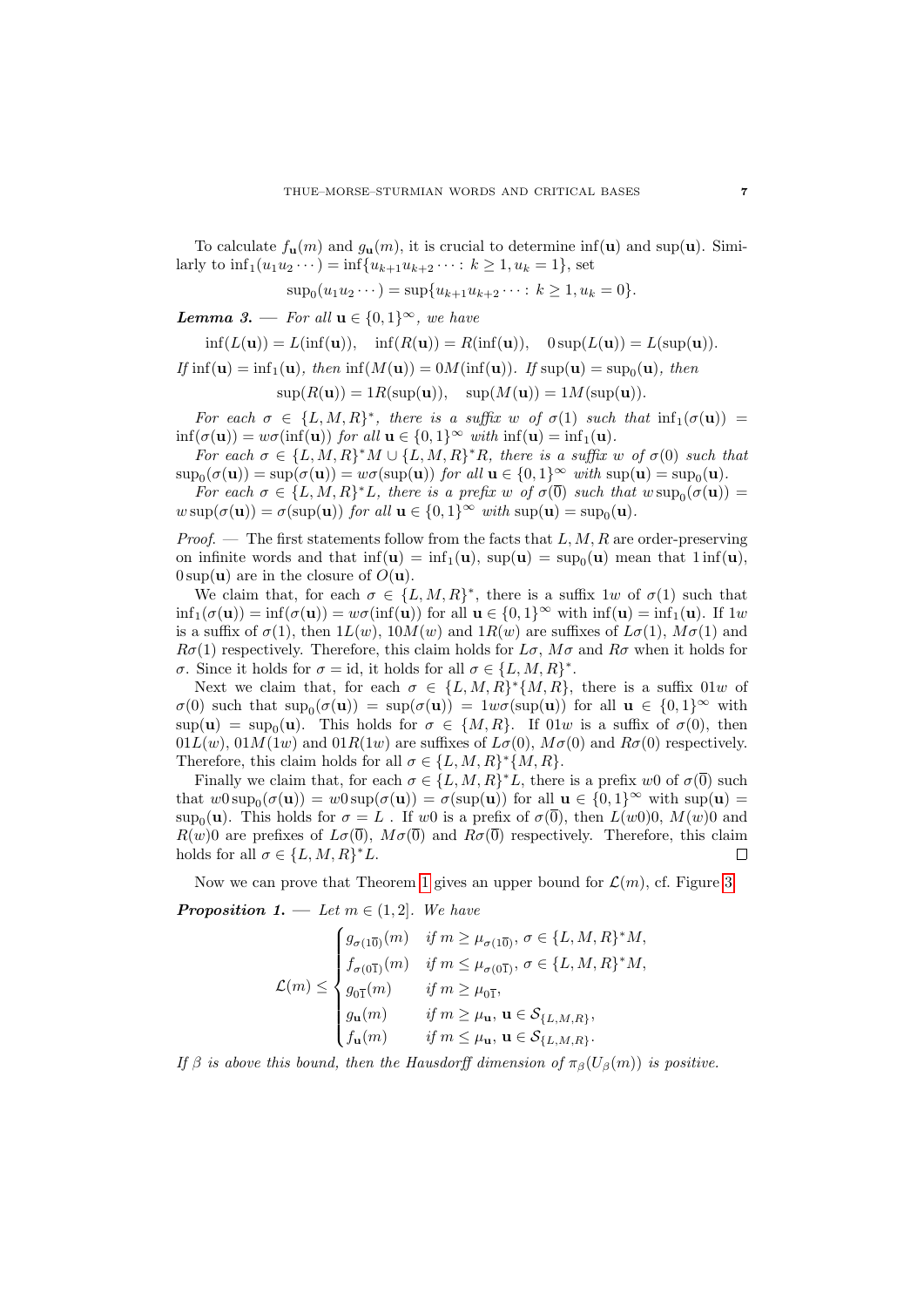

<span id="page-7-0"></span>FIGURE 3. A schematic picture for  $\sigma \in \{L, R\}^* M$ . For  $\sigma \in \{L, M, R\}^* M$ , THEORE 5. A schematic picture for  $\mathcal{G}(m)$  and  $1 + \sqrt{m}$ .

*Proof.* — Let  $\sigma \in \{L, M, R\}^*$ . For all  $h \geq 1$ ,  $\mathbf{v} \in 1\{0(01)^h, 0(01)^{h+1}\}^{\infty}$ , we have  $\inf(\sigma(\mathbf{v})) > \inf(\sigma(\overline{10(01)^{h-1}0}))$  and  $\sup(\sigma(\mathbf{v})) < \sup(\sigma(\overline{01)^{h+1}0})$ by Lemma [3,](#page-6-0) with

 $\inf(\sigma(\overline{10(01)^{h-1}0})) \to \inf(\sigma M(\overline{10})), \sup(\sigma(\overline{(01)^{h+1}0})) \to \sup(\sigma M(\overline{0})) \quad (h \to \infty).$ Therefore, we have for each  $\beta > \max(f_{\sigma M(\overline{0})}(m), g_{\sigma M(\overline{10})}(m))$  some  $h \ge 1$  such that  $\sigma({0(01)^h, 0(01)^{h+1}})^{\infty}$   $\subseteq U_{\beta}(m)$ . If  $m \geq \mu_{\sigma M(10)}$ , then  $f_{\sigma M(0)}(m) = f_{\sigma M(10)}(m)$  $g_{\sigma M(10)}(m)$ , thus  $U_{\beta}(m) \cap \{0,1\}^{\infty}$  is uncountable (and has the cardinality of the continuum) for all  $\beta > g_{\sigma M(10)}(m)$ , i.e.,  $\mathcal{L}(m) \leq g_{\sigma M(10)}(m)$ . By symmetry, sequences in  $\sigma({1(10)^h, 1(10)^{h+1}})^\infty$  give that  $\mathcal{L}(m) \le f_{\sigma M(0\overline{1})}(m)$  for  $m \le \mu_{\sigma M(0\overline{1})}$ . Similarly, sequences in  $1\{01^h, 01^{h+1}\}^{\infty}$  give that  $\mathcal{L}(m) \leq g_{0\overline{1}}(m)$  for  $m \geq \mu_{0\overline{1}}$ .

Let now **u** be a limit word of a primitive sequence  $(\sigma_n)_{n\geq 1} \in \{L, M, R\}^{\infty}$ , and set  $\sigma'_n = \sigma_1 \sigma_2 \cdots \sigma_n$ . Then  $\inf(\sigma'_n(1\overline{0})) \leq \inf(\mathbf{u}) \leq \inf(\sigma'_n(10\overline{1}))$  for all  $n \geq 1$ , thus  $\inf(\sigma'_n(1\overline{0})) \to \inf(\mathbf{u})$  and (by symmety)  $\sup(\sigma'_n(0\overline{1})) \to \sup(\mathbf{u})$  as  $n \to \infty$ . Therefore, for each  $\beta > \max(f_{\mathbf{u}}(m), g_{\mathbf{u}}(m))$  there is  $n \geq 1$  such that  $\sigma'_n(\mathbf{v}) \in U_\beta(m)$ for all  $\mathbf{v} \in \{0,1\}^{\infty} \setminus \{\overline{0},\overline{1}\}\)$ , hence  $\mathcal{L}(m) \leq g_{\mathbf{u}}(m)$  for  $m \geq \mu_{\mathbf{u}}$  and  $\mathcal{L}(m) \leq f_{\mathbf{u}}(m)$  for  $m \leq \mu_{\mathbf{u}}$ .

If  $\{v, w\}^{\infty} \subseteq U_{\beta}(m)$ , then by [**[Hut81](#page-12-7)**] we have  $\dim_H(\pi_{\beta}(U_{\beta}(m))) \geq r$ , with  $r > 0$ such that  $\beta^{-|v|r} + \beta^{-|w|r} = 1$ , where |v| and |w| denote the lengths of v and w.  $\Box$ 

For the lower bound, we use Lemma [5](#page-8-0) below, which tells us that, if the orbit of a sequence satisfies inequalities that hold for all non-trivial images of  $\sigma \in \{L, M, R\}^*$ , then it is eventually in the image of  $\sigma$ . In particular, with  $\sigma = M^n$ ,  $n \geq 0$ , this yields that  $U_\beta({0, 1})$  is countable for all  $\beta$  less than the Komornik–Loreti constant; cf. [[GS01](#page-11-1)]. First we show that the conditions of Lemma [3](#page-6-0) are satisfied for a suffix.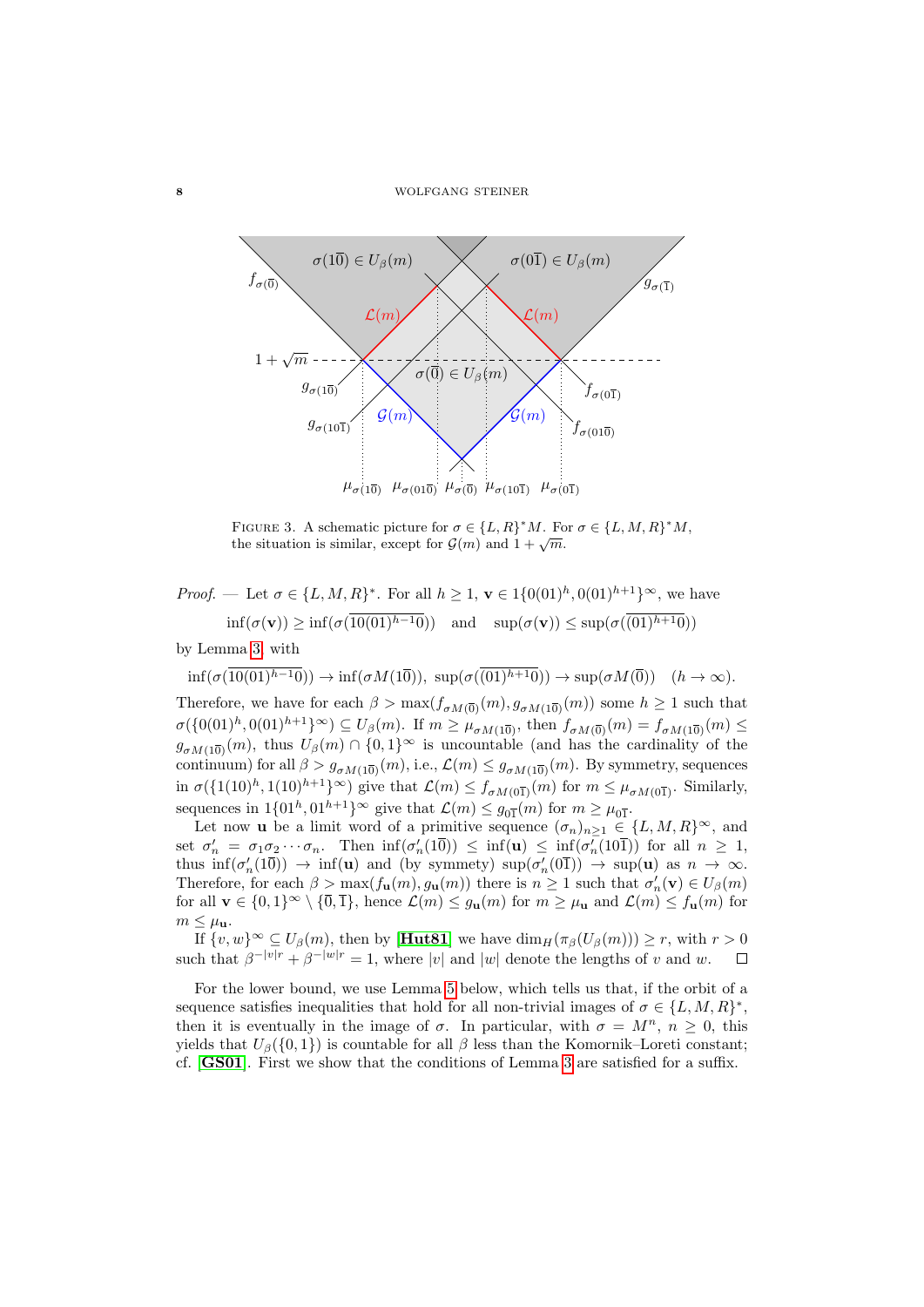<span id="page-8-1"></span>**Lemma** 4. — Let  $u \in \{0,1\}^{\infty}$  with  $u \neq 0^k\overline{1}$  and  $u \neq 1^k\overline{0}$  for all  $k \geq 0$ . There is a suffix **v** of **u** such that  $\inf(\mathbf{v}) = \inf_1(\mathbf{v}) = \inf_1(\mathbf{u})$  and  $\sup(\mathbf{v}) = \sup_0(\mathbf{v}) = \sup_0(\mathbf{u})$ .

*Proof.* – If  $\inf(\mathbf{u}) = \inf_1(\mathbf{u})$  and  $\sup(\mathbf{u}) = \sup_0(\mathbf{u})$ , then we can take  $\mathbf{v} = \mathbf{u}$ . Otherwise, assume that  $\inf(u) \neq \inf_1(u)$ , the case  $\sup(u) \neq \sup_0(u)$  being symmetric. Then we have  $\inf(\mathbf{u}) = \mathbf{u} = 0^k 01\mathbf{u}'$  for some  $k \geq 0$ ,  $\mathbf{u}' \in \{0,1\}^\infty \setminus \{\overline{1}\},$ 

 $\sup_0(\mathbf{u}) = \sup_0(01\mathbf{u}') = \sup(01\mathbf{u}'), \text{ inf}_1(\mathbf{u}) = \inf_1(01\mathbf{u}') = \inf_1(1\mathbf{u}') = \inf(1\mathbf{u}').$ 

If  $\inf_1(01u') \neq \inf(01u')$ , then  $u' = 1^n01u''$  with  $n \geq 0$ ,  $u'' > u'$ , which implies that  $\sup_0(\mathbf{u}) = \sup_0(1\mathbf{u}') = \sup(1\mathbf{u}')$ . Hence, we can take  $\mathbf{v} = 01\mathbf{u}'$  or  $\mathbf{v} = 1\mathbf{u}'$ .  $\Box$ 

<span id="page-8-0"></span>**Lemma 5.** — Let  $\mathbf{u} \in \{0,1\}^{\infty}$ ,  $\sigma \in \{L, M, R\}^*$ , with  $\inf(\mathbf{u}) \geq \inf(\sigma(1\overline{0}))$ ,  $\sup(\mathbf{u}) \leq$  $\sup(\sigma(0\overline{1}))$ . Then **u** ends with  $\sigma(\mathbf{v})$  for some  $\mathbf{v} \in \{0,1\}^{\infty}$  or with  $\sigma'(\overline{0})$ ,  $\sigma' \in$  ${L, M, R}^* M, \sigma \in \sigma' {L, M, R}^*.$ 

*Proof.* — The statement is trivially true when  $\sigma$  is the identity. Suppose that it holds for some  $\sigma \in \{L, M, R\}^*$ , let  $\varphi \in \{L, M, R\}$  and  $\mathbf{u} \in \{0, 1\}^{\infty}$  with  $\inf(\mathbf{u}) \geq$  $\inf(\varphi\sigma(1\overline{0}))$ ,  $\sup(\mathbf{u}) \leq \sup(\varphi\sigma(0\overline{1}))$ .

If  $\varphi = L$ , then sup(**u**)  $\leq \overline{10}$ , thus every 1 in **u** is followed by a 0, hence **u** =  $L(\mathbf{v})$ or  $\mathbf{u} = 1L(\mathbf{v})$  for some  $\mathbf{v} \in \{0, 1\}^{\infty}$ . Similary, if  $\varphi = R$ , then  $\inf(\mathbf{u}) \geq 0$ . hence  $u = R(v)$  or  $u = 0R(v)$  for some  $v \in \{0,1\}^{\infty}$ . If  $\varphi = M$ , then  $\inf(u) > 0\overline{01}$  and  $\sup(u) \leq 110$ . Hence, for all  $k \geq 1$ ,  $0(01)^k$  as well as  $1(10)^k$  is always followed in u by 01 or 10. Since **u** contains 001 or 110 if  $\mathbf{u} \notin \{M(\overline{0}), M(\overline{1})\}$ , we obtain that **u** ends with  $M(\mathbf{v})$  for some  $\mathbf{v} \in \{0,1\}^{\infty}$ .

We can assume that  $\mathbf{v} \in \{0, 1\}$  or  $\inf_1(\mathbf{v}) = \inf(\mathbf{v})$  and  $\sup_0(\mathbf{v}) = \sup(\mathbf{v})$ , by Lemma [4.](#page-8-1) If  $\mathbf{v} \neq \overline{0}$ , then we cannot have  $\inf(\mathbf{v}) < \inf(\sigma(1\overline{0}))$  because this would imply that  $\inf(\varphi(\mathbf{v})) < \inf(\varphi(\sigma(\overline{10}))$  by Lemma [3.](#page-6-0) Similarly, we obtain that  $\sup(\mathbf{v}) \leq$  $\sup(\sigma(1\overline{0}))$  if  $\mathbf{v} \neq \overline{1}$ . If  $\mathbf{v} = \overline{0}$ ,  $\varphi \in \{L, R\}$ , then  $\inf(\varphi(\overline{0})) \geq \inf(\varphi(\sigma(1\overline{0}))$  implies that  $\inf(\sigma(1\overline{0})) = \overline{0}$ , thus  $\mathbf{v} = \sigma(\overline{0})$ . Similarly, if  $\mathbf{v} = \overline{1}$  and  $\varphi \in \{L, R\}$ , then  $\sup(\varphi(\overline{1})) \leq \sup(\varphi\sigma(0\overline{1}))$  implies that  $\sup(\sigma(0\overline{1})) = \overline{1}$ , thus  $\mathbf{v} = \sigma(\overline{1})$ . If  $\mathbf{v} \in \{\overline{0},\overline{1}\},$  $\varphi = M$ , then **u** ends with  $M(\overline{0})$  since  $M(\overline{1}) = 1 M(\overline{0})$ . Therefore, **u** ends with  $\varphi \sigma(\mathbf{v})$ or with  $\sigma'(\overline{0}), \sigma' \in \{L, M, R\}^*M, \varphi \sigma \in \sigma' \{L, M, R\}^*.$  $\Box$ 

We obtain the following lower bound for  $\mathcal{L}(m)$ , cf. Figure [3.](#page-7-0)

<span id="page-8-2"></span>**Proposition 2.** — Let  $m \in (1, 2]$ . We have  $\mathcal{L}(m) \ge g_{0\overline{1}}(m)$  and

$$
\mathcal{L}(m) \geq \begin{cases} g_{\sigma(1\overline{0})}(m) & \text{if } m \leq \mu_{\sigma(01\overline{0})}, \sigma \in \{L,M,R\}^*, \\ f_{\sigma(0\overline{1})}(m) & \text{if } m \geq \mu_{\sigma(10\overline{1})}, \sigma \in \{L,M,R\}^*, \\ g_{\mathbf{u}}(m) & \text{if } m \leq \mu_{\mathbf{u}}, \mathbf{u} \in \mathcal{S}_{\{L,M,R\}}, \\ f_{\mathbf{u}}(m) & \text{if } m \geq \mu_{\mathbf{u}}, \mathbf{u} \in \mathcal{S}_{\{L,M,R\}}. \end{cases}
$$

*Proof.* — For all  $\mathbf{v} \in 1\{0,1\}^{\infty} \setminus {\{\overline{1}\}}$ , we have  $\inf(\mathbf{v}) \leq 0\overline{1}$ . Then  $\mathbf{v} \in U_{\beta}(m)$  implies that  $\beta \ge g_{0\overline{1}}(m)$  by Lemma [2,](#page-4-1) hence  $\mathcal{L}(m) \ge g_{0\overline{1}}(m)$ .

Suppose that  $U_\beta(m) \cap \{0,1\}^\infty$  is uncountable for  $\beta < g_{\sigma(10)}(m)$ ,  $m \leq \mu_{\sigma(010)}$ ,  $\sigma \in \{L, M, R\}^*M$ , thus  $\beta < g_{\sigma(010)}(m) \leq f_{\sigma(010)}(m)$ . Then  $U_{\beta}(m)$  contains an aperiodic sequence  $\mathbf{v} \in \mathbb{1}\{0,1\}^{\infty}$ , with  $f_{\mathbf{v}}(m) < f_{\sigma(010)}(m)$  and  $g_{\mathbf{v}}(m) < g_{\sigma(10)}(m)$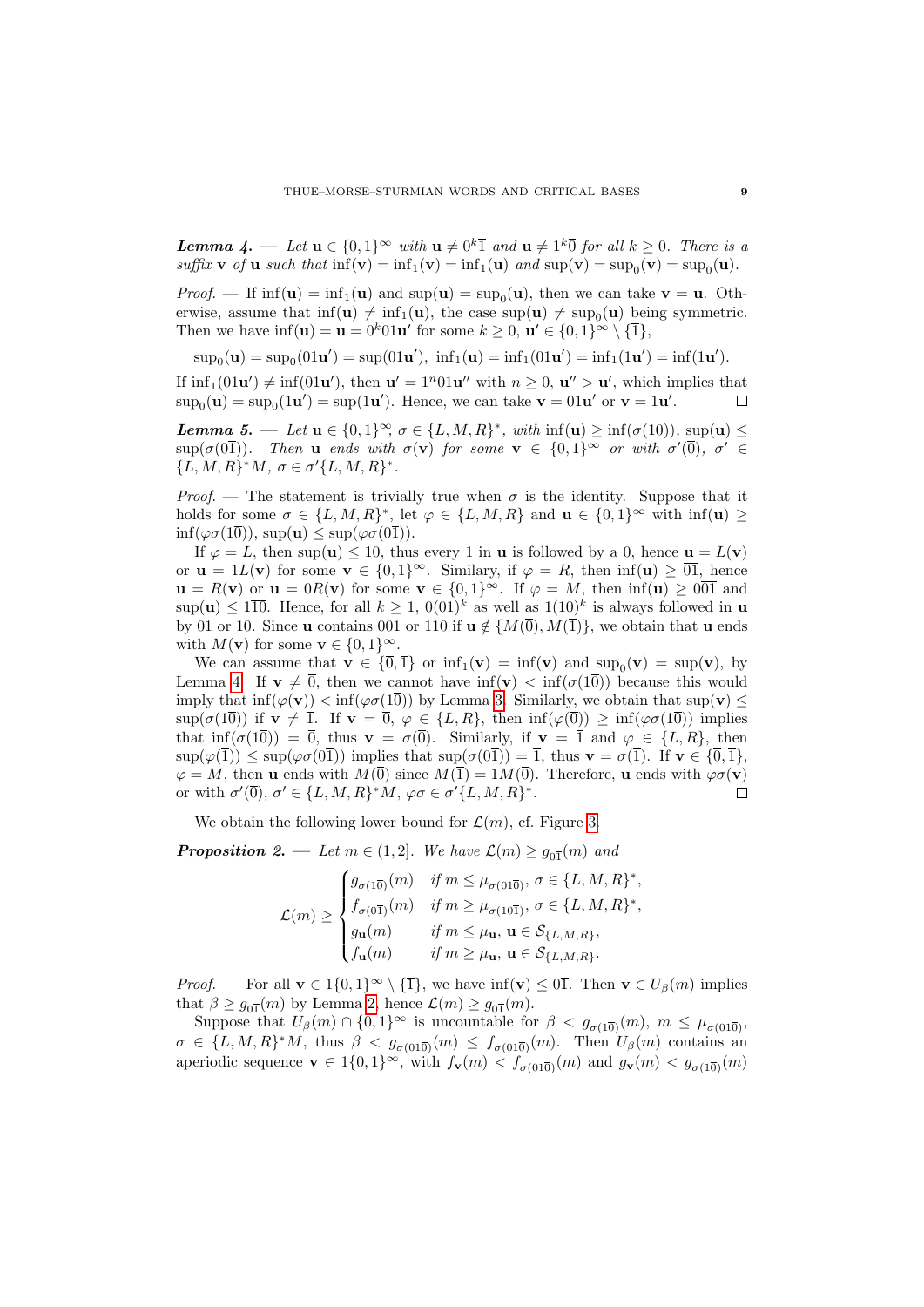#### 10 WOLFGANG STEINER

by Lemma [2,](#page-4-1) thus  $\inf(v) > \inf(\sigma(1\overline{0}))$  and  $\sup(v) < \sup(\sigma(01\overline{0}))$  by Lemma [1.](#page-4-0) By Lemma [5,](#page-8-0) v ends with  $\sigma(\mathbf{v}')$  for some (aperiodic)  $\mathbf{v}' \in \{0,1\}^{\infty}$ , contradicting that  $\sup(\mathbf{v}) < \sup(\sigma(01\overline{0}))$ . Symetrically, we get that  $\mathcal{L}(m) \ge f_{\sigma(0\overline{1})}(m)$  for  $m \ge \mu_{\sigma(10\overline{1})}$ .

If **u** is a limit word of a primitive sequence  $(\sigma_n)_{n\geq 1} \in \{L, M, R\}^{\infty}$ , then we have  $\mu_{\sigma'_n(01\overline{0})} \to \mu_{\mathbf{u}}$  for  $\sigma'_n = \sigma_1 \sigma_2 \cdots \sigma_n$  as  $n \to \infty$ , thus  $\beta < g_{\mathbf{u}}(m)$ ,  $m \leq \mu_{\mathbf{u}}$  implies that  $\beta < \min(g_{\sigma'_n(01\overline{0})}(m), f_{\sigma'_n(01\overline{0})}(m))$  for some  $n \geq 1$ , and we obtain as in the previous paragraph that  $U_\beta(m) \cap \{0,1\}^\infty$  is at most countable. Therefore, we have  $\mathcal{L}(m) \ge g_{\mathbf{u}}(m)$  and, similarly,  $\mathcal{L}(m) \ge f_{\mathbf{u}}(m)$  for  $m \ge \mu_{\mathbf{u}}$ .  $\Box$ 

Propositions [1](#page-6-1) and [2](#page-8-2) prove the formula for  $\mathcal{L}(m)$  in Theorem [1.](#page-2-0) It remains to show that this covers all  $m \in (1, 2]$ .

For the characterisation of  $\mathcal{G}(m)$ , in [[BS17](#page-11-4), Proposition 3.3] the partition

$$
(\overline{0},0\overline{1})=\mathcal{S}_{\{L,R\}}\cup\bigcup_{\sigma\in\{L,R\}^*}[\sigma(0\overline{01}),\sigma(\overline{01})]
$$

for intervals of sequences in  ${0, 1}^\infty$  is used, which is a consequence of the partition  $(\overline{0}, 0\overline{1}) = L((\overline{0}, 0\overline{1})) \cup [0\overline{01}, \overline{01}] \cup R((\overline{0}, 0\overline{1})).$ 

We have to refine these partitions. For  $\sigma = (\sigma_n)_{n>1} \in \{L, M, R\}^{\infty}$ , set

$$
I_{\sigma} = \begin{cases} {\rm{inf}}(\mathbf{u}) : \mathbf{u} \text{ is a limit word of } \sigma \\ {\rm{inf}}(\sigma_1 \sigma_2 \cdots \sigma_n(1\overline{0})) & \text{if } \sigma_n \sigma_{n+1} \cdots = M\overline{L}, n \ge 1, \\ {\rm{inf}}(\sigma_1 \sigma_2 \cdots \sigma_n(10\overline{1})), \text{inf}(\sigma_1 \sigma_2 \cdots \sigma_n(\overline{1}))] & \text{if } \sigma_n \sigma_{n+1} \cdots = M\overline{R}, n \ge 1, \\ \emptyset & \text{otherwise,} \end{cases}
$$
  

$$
J_{\sigma} = \begin{cases} {\rm{sup}}(\mathbf{u}) : \mathbf{u} \text{ is a limit word of } \sigma \\ {\rm{sup}}(\sigma_1 \sigma_2 \cdots \sigma_n(\overline{0})), \text{sup}(\sigma_1 \sigma_2 \cdots \sigma_n(01\overline{0}))] & \text{if } \sigma_n \sigma_{n+1} \cdots = M\overline{L}, n \ge 1, \\ {\rm{sup}}(\sigma_1 \sigma_2 \cdots \sigma_n(\overline{0\overline{1}})) \} & \text{if } \sigma_n \sigma_{n+1} \cdots = M\overline{R}, n \ge 1, \\ \emptyset & \text{otherwise.} \end{cases}
$$

Note that, for a primitive sequence  $\sigma$ , inf(u) as well as sup(u) does not depend on the limit word **u**. We order sequences in  $\{L, M, R\}^{\infty}$  lexicographically.

<span id="page-9-0"></span>Lemma 6. — In  $\{0,1\}^{\infty}$ , we have

$$
(\overline{0},0\overline{1})=\bigcup_{\sigma\in\{L,M,R\}^{\infty}}I_{\sigma} \quad and \quad (1\overline{0},\overline{1})=\bigcup_{\sigma\in\{L,M,R\}^{\infty}}J_{\sigma}.
$$

If  $\sigma < \sigma'$ , then  $v < v'$  for all  $v \in I_{\sigma}$ ,  $v' \in I_{\sigma'}$ , and for all  $v \in J_{\sigma}$ ,  $v' \in J_{\sigma'}$ .

Proof. — We clearly have  $I_{\sigma} \subset (\overline{0}, 0\overline{1})$  for all  $\sigma \in \{L, M, R\}^{\infty}$ . For all  $\sigma \in$  ${L, M, R}^*$ , Lemma [3](#page-6-0) gives that  $\inf(\sigma(1\overline{0})) = \inf(\sigma L(1\overline{0})), \inf(\sigma L(10\overline{1})) =$  $\inf(\sigma M(1\overline{0}))$ , and we have  $M(\overline{1}) = R(1\overline{0})$ ,  $R(10\overline{1}) = 10\overline{1}$ , thus

$$
(\inf(\sigma(1\overline{0})), \inf(\sigma(10\overline{1}))) = (\inf(\sigma L(1\overline{0})), \inf(\sigma L(10\overline{1})))
$$
  

$$
\cup \{\inf(\sigma M(1\overline{0}))\} \cup (\inf(\sigma M(1\overline{0})), \inf(\sigma M(10\overline{1})))
$$
  

$$
\cup [\inf(\sigma M(10\overline{1})), \inf(\sigma M(\overline{1}))] \cup (\inf(\sigma R(1\overline{0})), \inf(\sigma R(10\overline{1})))
$$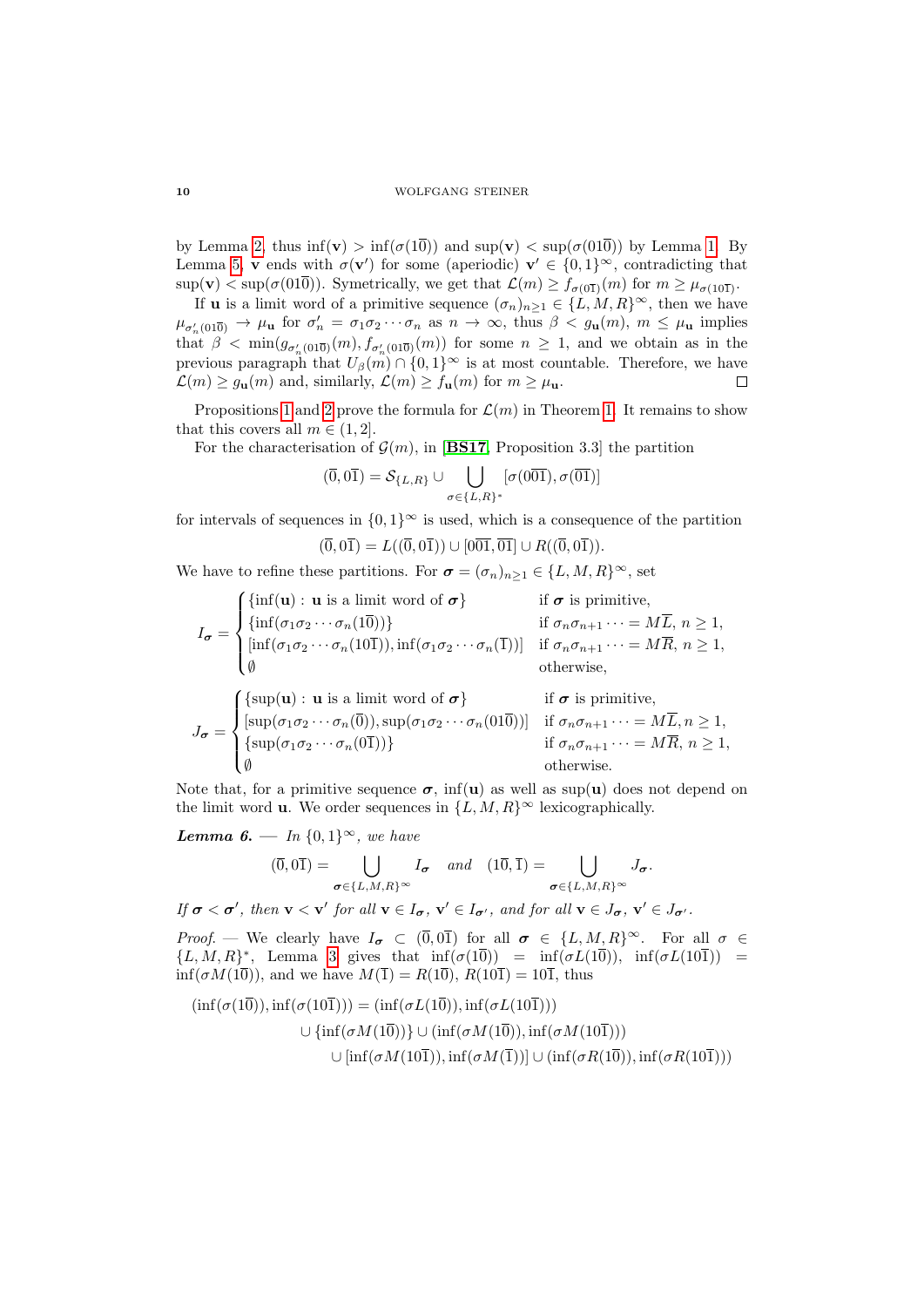(in this order). Inductively, we obtain that the sets  $I_{\sigma}$  are ordered by the lexicographical order on  $\{L, M, R\}^{\infty}$ . Moreover, the union of sets  $I_{\sigma}$  with  $\sigma$  ending in  $M\overline{L}$  or  $M\overline{R}$  covers  $(\inf(1\overline{0}), \inf(10\overline{1})) = (\overline{0}, 0\overline{1}),$  except for points lying in the intersection of nested intervals  $\bigcap_{n\geq 1}(\inf(\sigma_1\cdots\sigma_n(1\overline{0})),\inf(\sigma_1\cdots\sigma_n(10\overline{1})))$  for some  $\sigma = (\sigma_n)_{n \geq 1} \in \{L, M, R\}^{\infty}$ . Since  $\sigma_1 \cdots \sigma_n(\overline{0})$  is close to  $\sigma_1 \cdots \sigma_n(\overline{0})$  for large n, these intervals tend to some  $\mathbf{v} \in \{0,1\}^{\infty}$ . If  $\sigma$  is primitive, then  $I_{\sigma} = {\mathbf{v}}$ . If  $\sigma_{n+1}\sigma_{n+2}\cdots$  is  $\overline{L}$  or  $\overline{R}$ , then we have  $\mathbf{v} = \inf(\sigma_1\cdots\sigma_n(10))$  or  $\mathbf{v} = \inf(\sigma_1\cdots\sigma_n(101))$ , which are not in the intersection.

The proof for  $(1\overline{0}, \overline{1}) = \bigcup_{\sigma \in \{L,M,R\}^{\infty}} J_{\sigma}$  is similar, with

$$
(\sup(\sigma(01\overline{0})), \sup(\sigma(0\overline{1}))) = (\sup(\sigma L(01\overline{0})), \sup(\sigma L(0\overline{1})))
$$
  

$$
\cup [\sup(\sigma M(\overline{0})), \sup(\sigma M(01\overline{0}))] \cup (\sup(\sigma M(01\overline{0})), \sup(\sigma M(0\overline{1})))
$$
  

$$
\cup {\sup(\sigma M(0\overline{1}))} \cup (\sup(\sigma R(01\overline{0})), \sup(\sigma R(0\overline{1}))).
$$

Hence, the  $J_{\sigma}$  are also ordered by the lexicographical order on  $\{L, M, R\}^{\infty}$ .  $\Box$ 

<span id="page-10-0"></span>**Proposition 3.** — We have the partition

$$
(1,\mu_{0\overline{1}}) = {\mu_{\mathbf{u}} : \mathbf{u} \in \mathcal{S}_{\{L,M,R\}}\} \cup \bigcup_{\sigma \in \{L,M,R\}^* M} ([\mu_{\sigma(1\overline{0})}, \mu_{\sigma(01\overline{0})}] \cup [\mu_{\sigma(10\overline{1})}, \mu_{\sigma(0\overline{1})}]).
$$

*Proof.* — For  $m \in (1, \mu_{0\overline{1}}), \sigma \in \{L, M, R\}^{\infty}$ , let

$$
I'_{\sigma}(m) = \begin{cases} \{g_{\mathbf{u}}(m): \mathbf{u} \text{ is a limit word of } \sigma\} & \text{if } \sigma \text{ is primitive,} \\ \{g_{\sigma_1 \sigma_2 \cdots \sigma_n(1\overline{0})}(m)\} & \text{if } \sigma_n \sigma_{n+1} \cdots = M\overline{L}, n \geq 1, \\ [g_{\sigma_1 \sigma_2 \cdots \sigma_n(\overline{1})}(m), g_{\sigma_1 \sigma_2 \cdots \sigma_n(10\overline{1})}(m)] & \text{if } \sigma_n \sigma_{n+1} \cdots = M\overline{R}, n \geq 1, \\ \emptyset & \text{otherwise,} \end{cases}
$$

$$
J'_{\sigma}(m) = \begin{cases} \{f_{\mathbf{u}}(m) : \mathbf{u} \text{ is a limit word of } \sigma\} & \text{if } \sigma \text{ is primitive,} \\ [f_{\sigma_1 \sigma_2 \cdots \sigma_n(\overline{0})}(m), f_{\sigma_1 \sigma_2 \cdots \sigma_n(\overline{0})}(m)] & \text{if } \sigma_n \sigma_{n+1} \cdots = M\overline{L}, n \ge 1, \\ \{f_{\sigma_1 \sigma_2 \cdots \sigma_n(\overline{01})}(m)\} & \text{if } \sigma_n \sigma_{n+1} \cdots = M\overline{R}, n \ge 1, \\ \emptyset & \text{otherwise.} \end{cases}
$$

By Lemmas [1](#page-4-0) and [6,](#page-9-0) we have

$$
(1,g_{1\overline{0}}(m))=\bigcup_{\sigma\in\{L,M,R\}^{\infty}}I'_{\sigma}(m)\quad\text{and}\quad (1,f_{0\overline{1}}(m))=\bigcup_{\sigma\in\{L,M,R\}^{\infty}}J'_{\sigma}(m).
$$

(Note that  $f_{\mathbf{u}}(m)$  is close to  $f_{\mathbf{u}'}(m)$  if sup(**u**) is close to sup(**u**'),  $g_{\mathbf{u}}(m)$  is close to  $g_{\mathbf{u}'}(m)$  if inf(**u**) is close to inf(**u**').) If  $\sigma < \sigma'$ , then we have  $\beta > \beta'$  if  $\beta \in I'_{\sigma}(m)$ ,  $2 \leq \beta' \in I'_{\sigma'}(m)$ , and  $\beta < \beta'$  if  $2 \leq \beta \in J'_{\sigma}(m)$ ,  $\beta' \in J'_{\sigma'}(m)$ , by Lemmas [1](#page-4-0) and [6.](#page-9-0) Since  $\max(f_{\mathbf{u}}(m), g_{\mathbf{u}}(m)) \geq 2$  for all  $\mathbf{u} \in \{0,1\}^{\infty}$  and  $\inf(\sigma M(\overline{10})) \leq \inf(\sigma M(\overline{0})),$  $\sup(\sigma M(0\overline{1})) \geq \sup(\sigma M(\overline{1}))$  for all  $\sigma \in \{L, M, R\}^*$ , we have  $I'_{\sigma}(m) \subset [2, \infty)$  or  $J'_{\sigma}(m) \subset [2,\infty)$  for all  $\sigma \in \{L,M,R\}^{\infty}$ . Therefore, we have  $I'_{\sigma}(m) \cap J'_{\sigma}(m) \neq \emptyset$  for some  $\sigma \in \{L, M, R\}^{\infty}$ . If  $\sigma$  is primitive, this means that  $m = \mu_{\mathbf{u}}$ . If  $\sigma_n \sigma_{n+1} \cdots =$  $M\overline{L}$ , then we have  $g_{\sigma_1\cdots\sigma_n(1\overline{0})}(m) \in [f_{\sigma_1\cdots\sigma_n(\overline{0})}(m), f_{\sigma_1\cdots\sigma_n(01\overline{0})}(m)]$ , which means that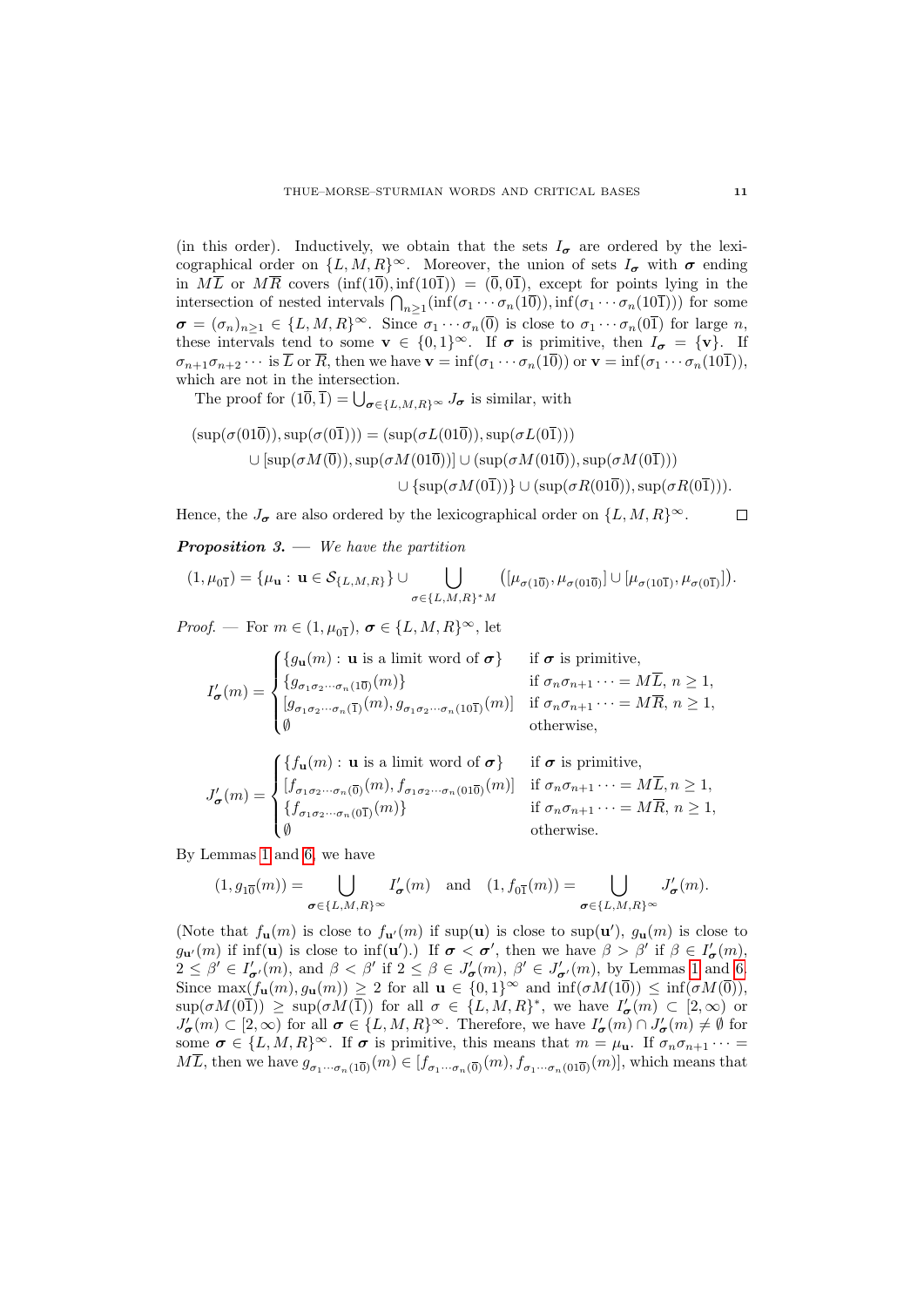$m \in [\mu_{\sigma_1 \cdots \sigma_n(1\overline{0})}, \mu_{\sigma_1 \cdots \sigma_n(01\overline{0})}],$  see Figure [3.](#page-7-0) Similarly, if  $\sigma_n \sigma_{n+1} \cdots = M\overline{R}$ , then we have that  $m \in [\mu_{\sigma_1 \cdots \sigma_n(10\overline{1})}, \mu_{\sigma_1 \cdots \sigma_n(0\overline{1})}].$  $\Box$ 

*Proof of Theorem [1](#page-2-0).* — This is a direct consequence of Propositions [1,](#page-6-1) [2](#page-8-2) and [3.](#page-10-0)  $\Box$ 

## 3. Final remarks and open questions

By [[KLP11,](#page-12-2) [BS17,](#page-11-4) [Kwo18](#page-12-8)], there are simple formulas for  $\mu_{\sigma(10)}$ ,  $\mu_{\sigma(0)}$  and  $\mu_{\sigma(0\overline{1})}, \sigma \in \{L, R\}^*M$ , and for  $\mu_{\mathbf{u}}, \mathbf{u} \in \mathcal{S}_{L,R}$ . This is because, for  $\mathbf{u} \in {\sigma(1\overline{0}), \sigma(0\overline{1})}\}$ ,  $\sigma \in \{L, R\}^* M$ , or  $\mathbf{u} \in \mathcal{S}_{L,R}$ , we have  $\inf(\mathbf{u}) = 0\mathbf{v}$ ,  $\sup(\mathbf{u}) = 1\mathbf{v}$  for some  $\mathbf{v}$ , thus  $(\beta - 1)(1 + \pi_{\beta}(0\mathbf{v})) = (\beta - 1)^2 = \beta \pi_{\beta}(1\mathbf{v})$ , where  $\beta > 1$  is defined by  $\pi_{\beta}(20\mathbf{v}) = 1$ , which gives that  $\mu_{\mathbf{u}} = (\beta - 1)^2$ . For  $\mathbf{u} = \sigma(\overline{0})$ , we have  $\inf(\mathbf{u}) = \overline{0w1}$ ,  $\sup(\mathbf{u}) = \overline{1w0}$ , with  $\sigma(0) = 0w_1$ , and

$$
(\beta - 1)(1 + \pi_{\beta}(\overline{0w1})) = (\beta - 1)\beta\pi_{\beta}(\overline{10w}) = \frac{(\beta - 1)^2 \beta^{|\sigma(0)|}}{\beta^{|\sigma(0)|} - 1} = \beta\pi_{\beta}(\overline{1w0}),
$$

where  $\beta > 1$  is defined by  $\pi_{\beta}(20w\overline{0}) = 1$  and  $|\sigma(0)|$  is the length of  $\sigma(0)$ , hence  $\mu_{\sigma(\overline{0})} = (\beta - 1)^2 \beta^{|\sigma(0)|} / (\beta^{|\sigma(0)|} - 1)$ . Are there similar formulas for  $\sigma \in \{L, M, R\}^* M$ ?

In [[BS17,](#page-11-4) [Kwo18](#page-12-8)], it was proved that the Hausdorff dimension of  $\{\mu_{\mathbf{u}}: \mathbf{u} \in \mathcal{S}_{L,R}\}\$ is 0, using that the number of balanced words grows polynomially. What is the complexity of  $\mathcal{S}_{L,M,R}$ ?

As mentioned in the Introduction, we know the generalised Komornik–Loreti con-As mentioned in the introduction, we know the generalised Nonforma-Loreti constant  $\mathcal{K}(m)$  only for  $m = 2$  and when  $\mathcal{G}(m) = 1 + \sqrt{m} = \mathcal{K}(m) = \mathcal{L}(m)$ . This is due to the fact that it is usually difficult to study maps with two holes; see Figure [2.](#page-4-1) (For to the fact that it is usually difficult to study maps with two holes; see rigure 2. (ror  $m = 2$ , we can use the symmetry of the map T, and for  $\mathcal{L}(m) = 1 + \sqrt{m}$ , we can restrict to sequences in  $\{0,1\}^{\infty}$ .) New ideas are needed for the general case.

Finally, *Sturmian holes* are key ingredients in [[Sid14](#page-12-9)], where supercritical holes for the doubling map are studied. Do our Thue–Morse–Sturmian sequences also play a role in this context?

## References

- <span id="page-11-3"></span>[ABBK19] R. Alcaraz Barrera, S. Baker & D. Kong – "Entropy, topological transitivity, and dimensional properties of unique q-expansions", Trans. Amer. Math. Soc. **371** (2019), no. 5, p. 3209-3258.
- <span id="page-11-2"></span>[Bak14] S. Baker – "Generalized golden ratios over integer alphabets", Integers 14 (2014), p. Paper No. A15, 28.
- <span id="page-11-5"></span>[BD14] V. Berthe´ & V. Delecroix – "Beyond substitutive dynamical systems: S-adic expansions", in Numeration and substitution 2012, RIMS Kôkyûroku Bessatsu, B46, Res. Inst. Math. Sci. (RIMS), Kyoto, 2014, p. 81–123.
- <span id="page-11-4"></span>[BS17] S. Baker & W. Steiner – "On the regularity of the generalised golden ratio function", Bull. Lond. Math. Soc. 49 (2017), no. 1, p. 58–70.
- <span id="page-11-0"></span>[DK93] Z. DARÓCZY & I. KÁTAI – "Univoque sequences", Publ. Math. Debrecen  $42$ (1993), no. 3-4, p. 397–407.
- <span id="page-11-1"></span>[GS01] P. GLENDINNING & N. SIDOROV – "Unique representations of real numbers in non-integer bases", Math. Res. Lett. 8 (2001), no. 4, p. 535–543.